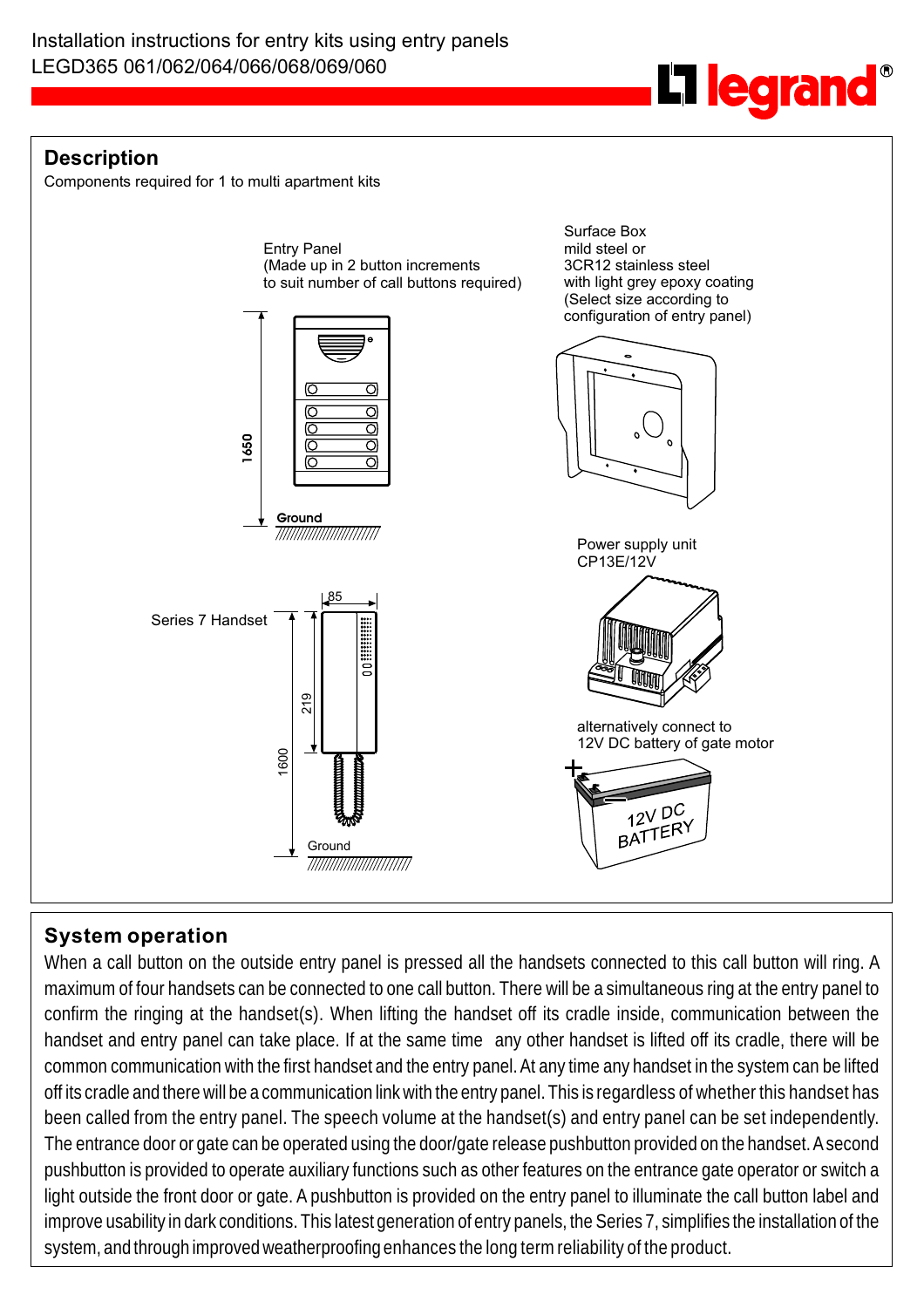

| Table of recommended cross-sections |                      |                 |                 |             |                      |                    |                                           |       |       |  |
|-------------------------------------|----------------------|-----------------|-----------------|-------------|----------------------|--------------------|-------------------------------------------|-------|-------|--|
| Connections                         |                      | <u> <br/> -</u> | Power<br>Supply | U<br>б<br>Ω |                      | Number<br>of wires | Min.<br>Cross-sections (mm <sup>2</sup> ) |       |       |  |
|                                     |                      |                 |                 |             | <b>September 200</b> |                    | 50 m                                      | 100 m | 200 m |  |
| 9, 10                               |                      |                 |                 |             |                      | 2                  | 1.5                                       | 2.5   |       |  |
| 3, 4, 5                             |                      |                 |                 |             |                      | 3                  | 0.25                                      | 0.25  | 0.5   |  |
| 1E, 2                               |                      |                 |                 |             |                      | $1+n^{\dagger}$    | 0.25                                      | 0.5   | $2^2$ |  |
| 10, 11                              |                      |                 |                 |             |                      | 2                  | 1.5                                       | 2.5   |       |  |
| 2, 3                                | <b>ALTERNATIVELY</b> |                 |                 |             |                      | 2                  | 0.25                                      | 0.25  | 0.5   |  |

## NOTES

1 - A door strike can only be connected directly to the entry panel as shown, if an AC supply is powering the unit.

2 - If the cable distance is greater than 100m a ring amplifier (CP112) is recommended on the call line circuit

**†** n = number of call buttons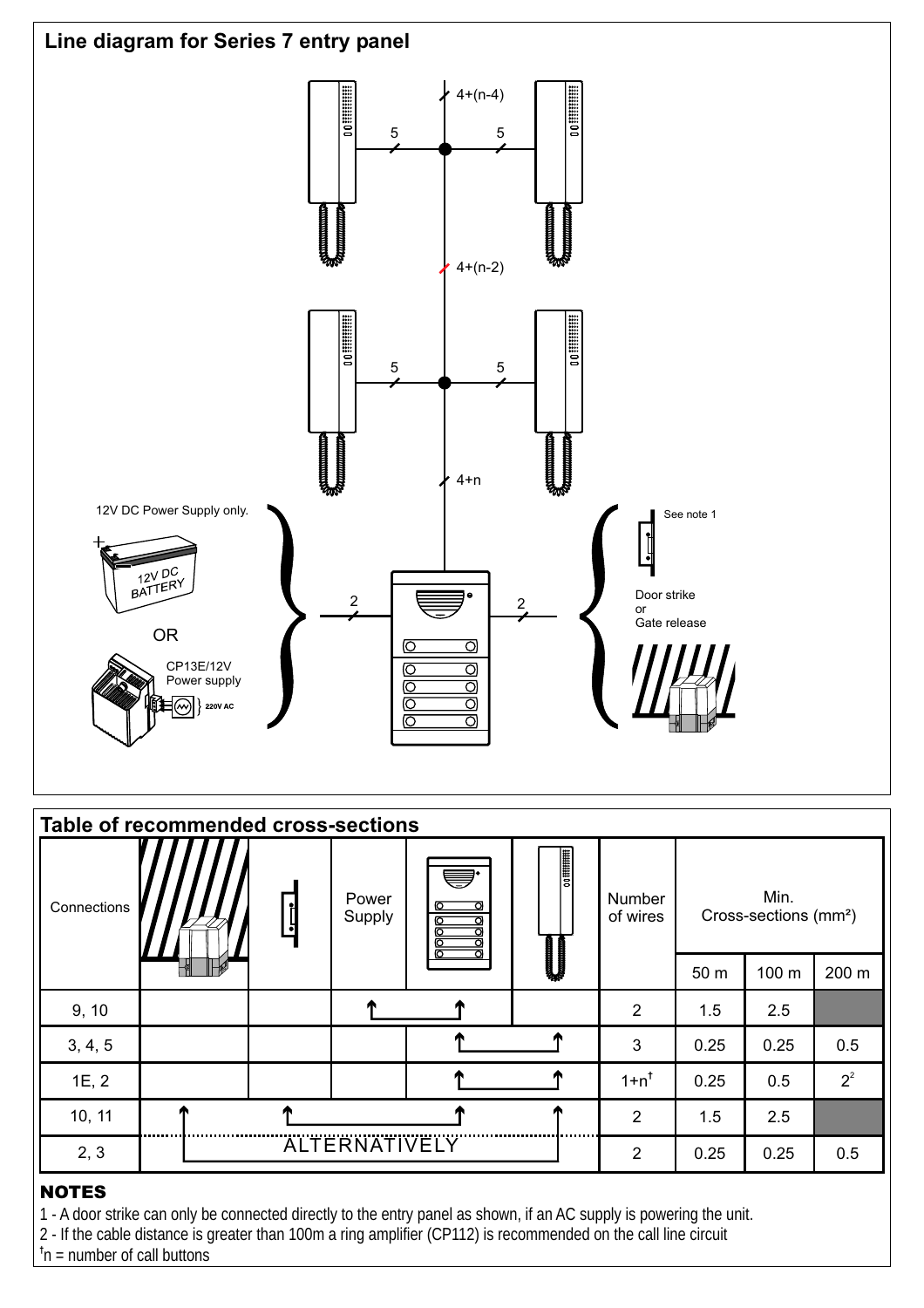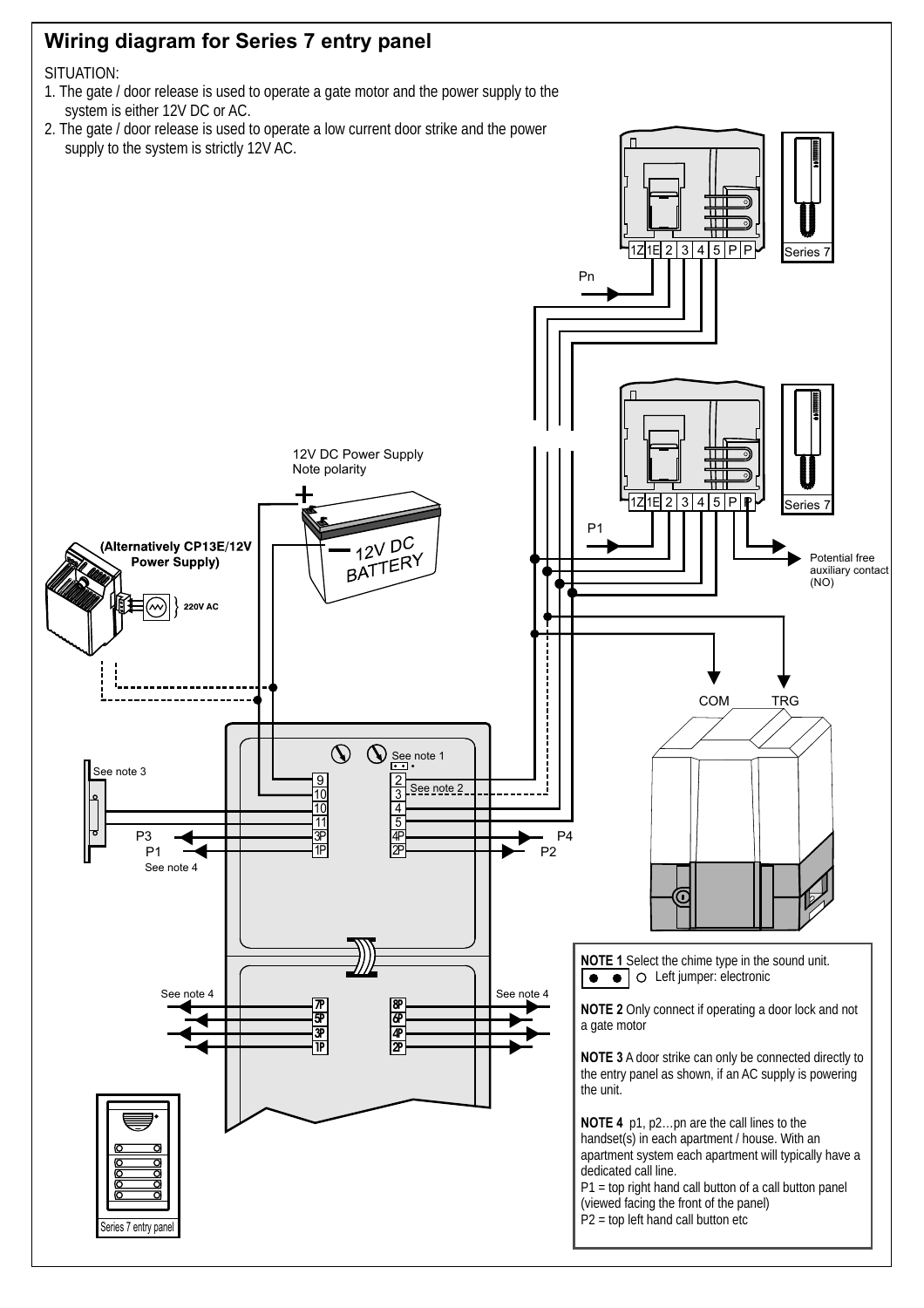# **Wiring diagram for Series 7 entry panel**

SITUATION:

1. Wiring diagram for Series 7 where the gate/door release operates an electric door strike, rim lock or magnetic lock and the power supply is 12V DC.

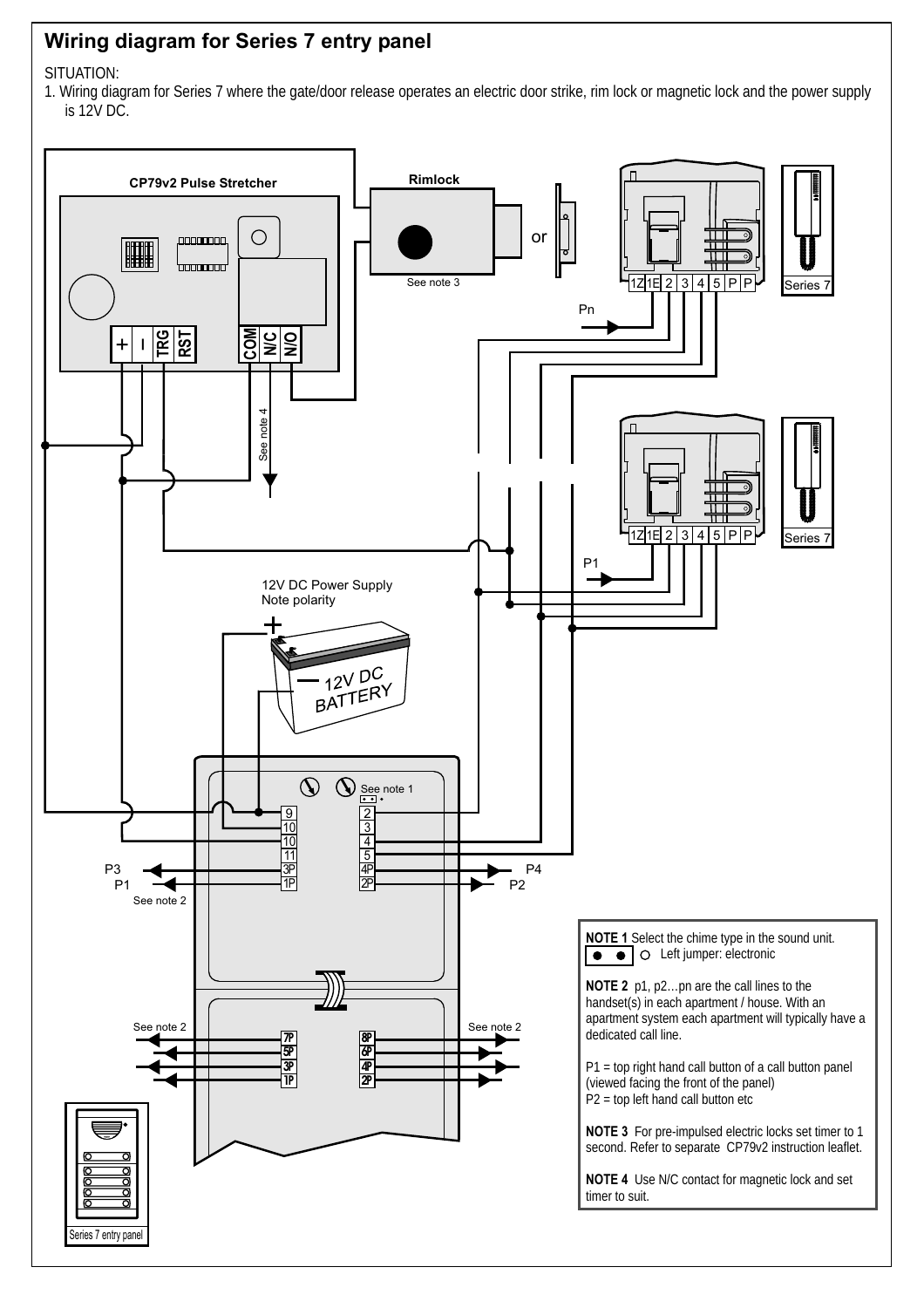# **Extensions**

Up to four handsets for the same call.

For two, three or four handsets, multiply the cross-sections by two, three or four (1E,2,9,10).



## **Accessory**

Connection of an electric rim lock to entry panel using an AC power supply only.

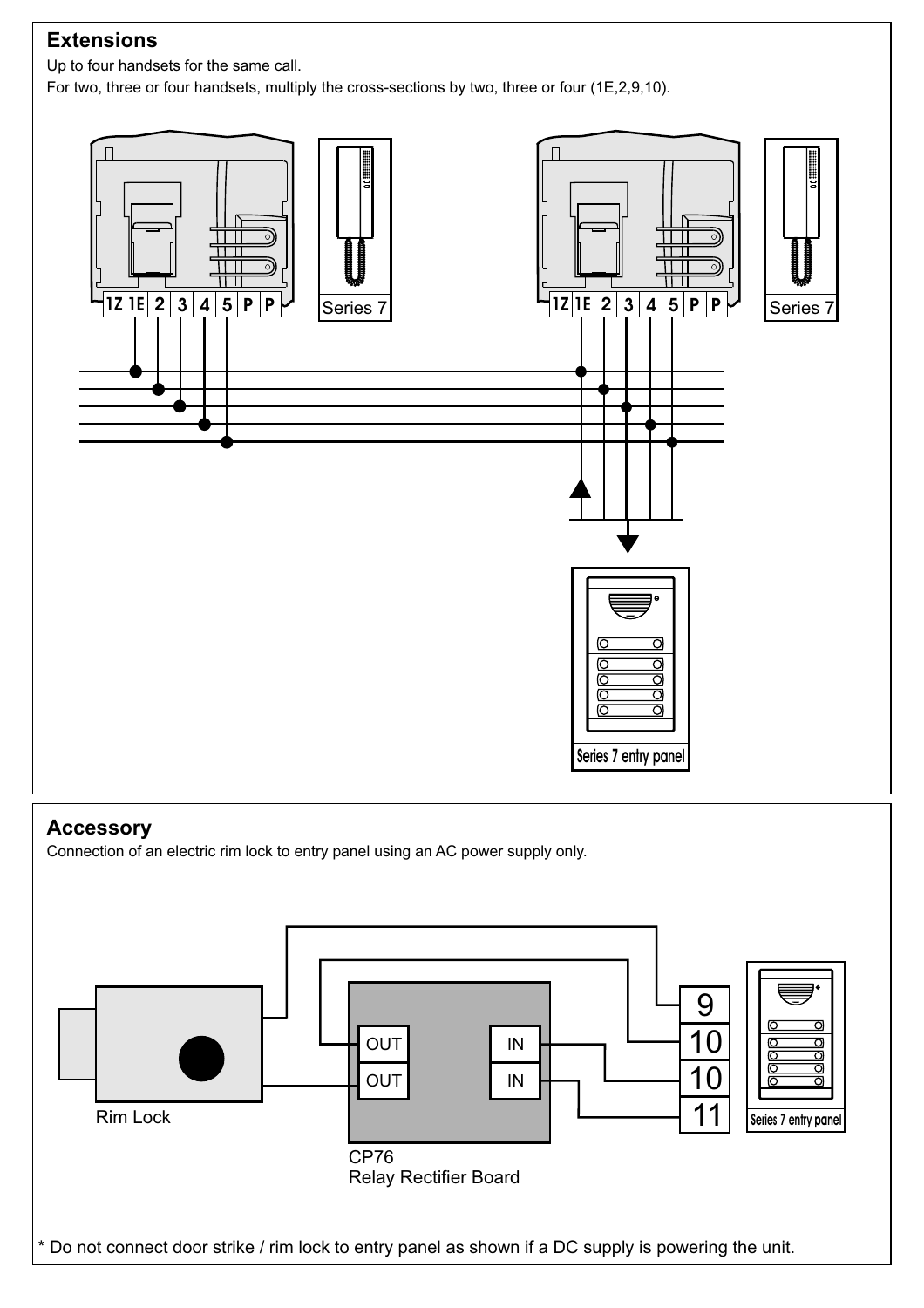## **Installation**



1.Position entry panel on wall adjacent door or entrance gate. Mount at a height convenient for the user to operate.

A recommended height is provided.



2. Alternatively mount the entry panel onto a gooseneck ensuring that: • The entry panel does not protrude too far into the driveway • The entry panel is not set too far back and cannot be easily operated.



3. Mount surface box into position against wall or onto gooseneck. Route cables into the surface box ensuring that there is sufficient length (>10cm) to allow easy termination onto the entry panel





4. To fit the call button address labels it is necessary to remove the different modules with call buttons, from the entry panel support frame.



5. Grip the outside of the frame as shown and depress the securing clips on one side of the module and push the module away from the frame



6. Rotate the frame and repeat the procedure to unclip the opposite side. release the module fully from the frame



7. Orientating the module as shown, pull the white locking tabs downwards



8. Hold the module as shown and depress one by one the securing clips on one side to release the plastic part of the module from the facia.



9. Peel the module away from the facia



10. Using a screwdriver with a small flat, carefully unclip the plastic call button backing piece from the facia. Insert the label and replace the plastic backing piece



15. Hinge open the entry panel and terminate the wiring referring to the wiring diagram overleaf

## CLOSE UP ENTRY PANEL MOUNT HANDSET AND LOCAL MOUNT HANDSET



11. Clip the module back onto the

facia

16. Loosen the frame end caps by depressing each locking screw and twisting it either clockwise or anticlockwise.



12. Slide the white locking tabs back into position as shown



18. Using the larger set of self tapping screws provided, secure the entry panel to the surface box



19. Close the frame end caps



20. Remove the handpiece from the handset by unplugging the telephone cord.



21. Set this aside in order that it does not get damaged during mounting



22. Open the handset



23. Screw the handset against the wall at the recommended height. Terminate wiring referring to the wiring diagram overleaf / attached



24. Close the handset



25. Replace handpiece remembering to reconnect telephone cord.



13. Using the small set of self tapping screws provided, secure the hinges of the entry panel support frame onto the surface box



14. Slide the call button / audio module(s) back into position in the support frame, ensuring that there is positive engagement

# MOUNT ENTRY PANEL SUPPORT FRAME TERMINATE WIRING

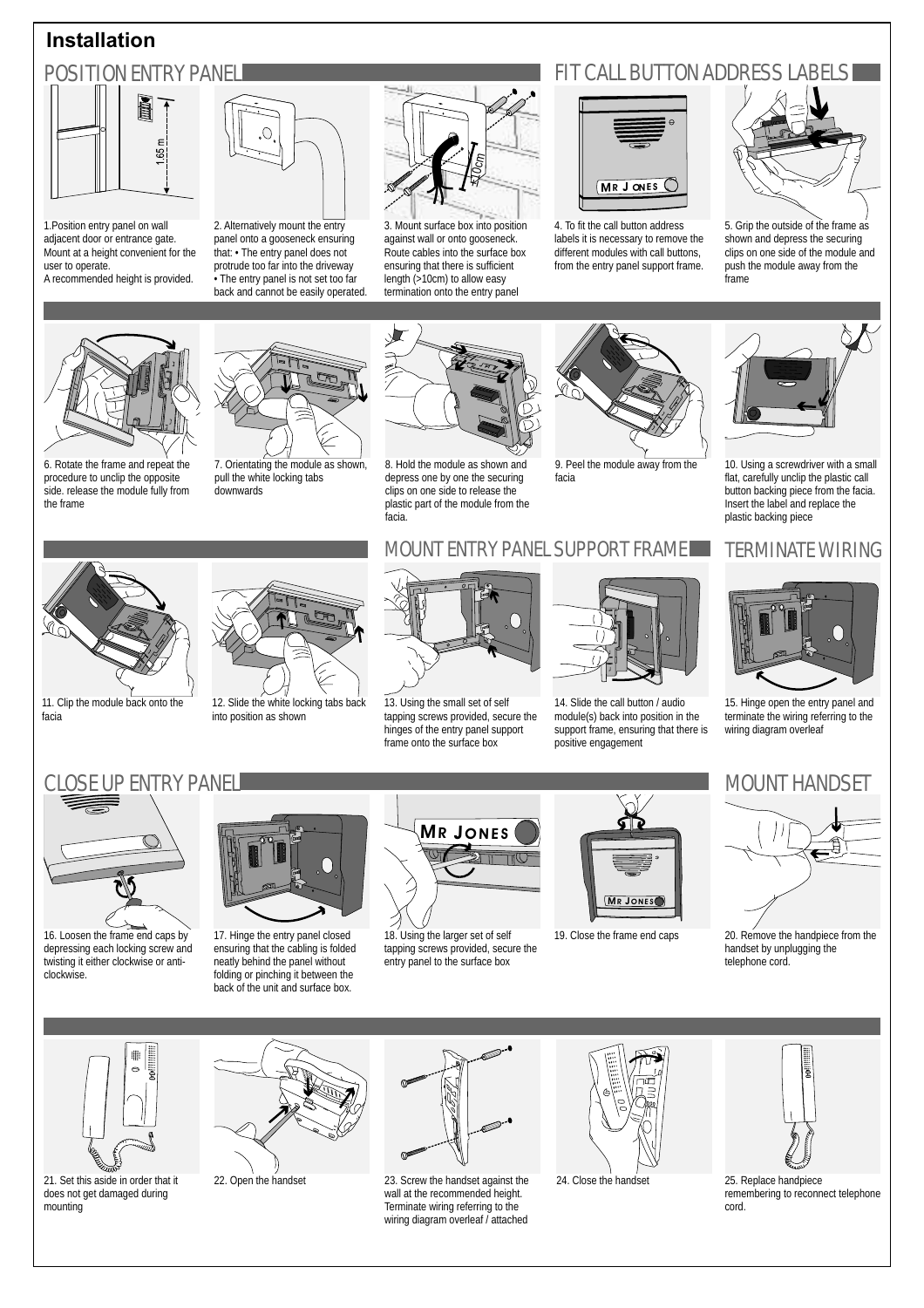

- Check that there is voltage at the entry panel. Measure +/- between handset terminals 5 and 2. If the voltage is correct, 12V AC / DC across terminals 9.10. Check that power is the handset may be defective. being supplied by either the power supply (check mains **8. No handset receives the call from the entry panel.** supply and mains protection fuses) or the 12V DC of the Check that the lighting button operates correctly. The call gate motor battery (check auxiliary supply fuses on the setting jumper must be positioned to electronic mode<br>motor consult motor manufacturer). Disconnect power to according to the diagram. If the check is satisfactory, th motor consult motor manufacturer). Disconnect power to according to the diagram. If the system and check for any short circuits or discontinuities entry panel may be defective. the system and check for any short circuits or discontinuities entry panel may be defective.<br>in the cabling between the power supply and the entry panel. 9. One handset does not receive the call from the entry in the cabling between the power supply and the entry panel.
- **2. The illumination of the name-holder does not work. panel.** Check the power input of the entry panel is approx. Check the connection of the pushbutton at terminal 1E of 12 V AC/DC between terminals 9 and 10. If the voltage is the handset. If the voltage is correct, the handset may be correct. If the woltage is correct, the handset may be correct. If the voltage is correct. If the voltage correct, the module is defective.
- 
- **4. None of the handsets' sound reaches the entry panel.** the voltage is approx. 12 V AC between terminals 9 and 10. General installation problem. Check the volume adjustment, between terminals 4 and 2 of the entry panel. If the voltage V AC between the terminals 10 and 11. If not, the entry is correct, the entry panel may be defective.  $\blacksquare$  panel may be defective. If the voltages are correct, the
- **5. One handset's sound does not reach the entry panel.** Problem is caused by the latch.<br>Handset individual problem Check the connections **11. Gate release does not opera** between handset terminals 4 and 2. If the voltage is correct, **one handset.**
- **6. No sound from the entry panel reaches any handset.** defective handset, with cabling to either or both these General installation problem. Check the volume adiustment. terminals disconnected. If this test proves negativ General installation problem. Check the volume adjustment, the illumination of the light button and the connections handset may be defective. Check for continuity on the between terminals 5 and 2 of the entry panel. If the check is cabling to the gate motor. satisfactory, the entry panel may be defective.
- **7. No sound from the entry panel reaches one handset.**

**1. Nothing works.** Handset individual problem. Check the connections

- 
- 

- **3. Sound feedback (Larsen effect). 10. The latch does not operate from any handset.** Adjust the volume in the entry panel. The lock must be powered. Check in the entry panel that the illumination of the light button and the connections and check in the entry panel that the voltage is approx. 12
	- 11. Gate release does not operate from one or more than

Check continuity across terminals 2 and 3 on each